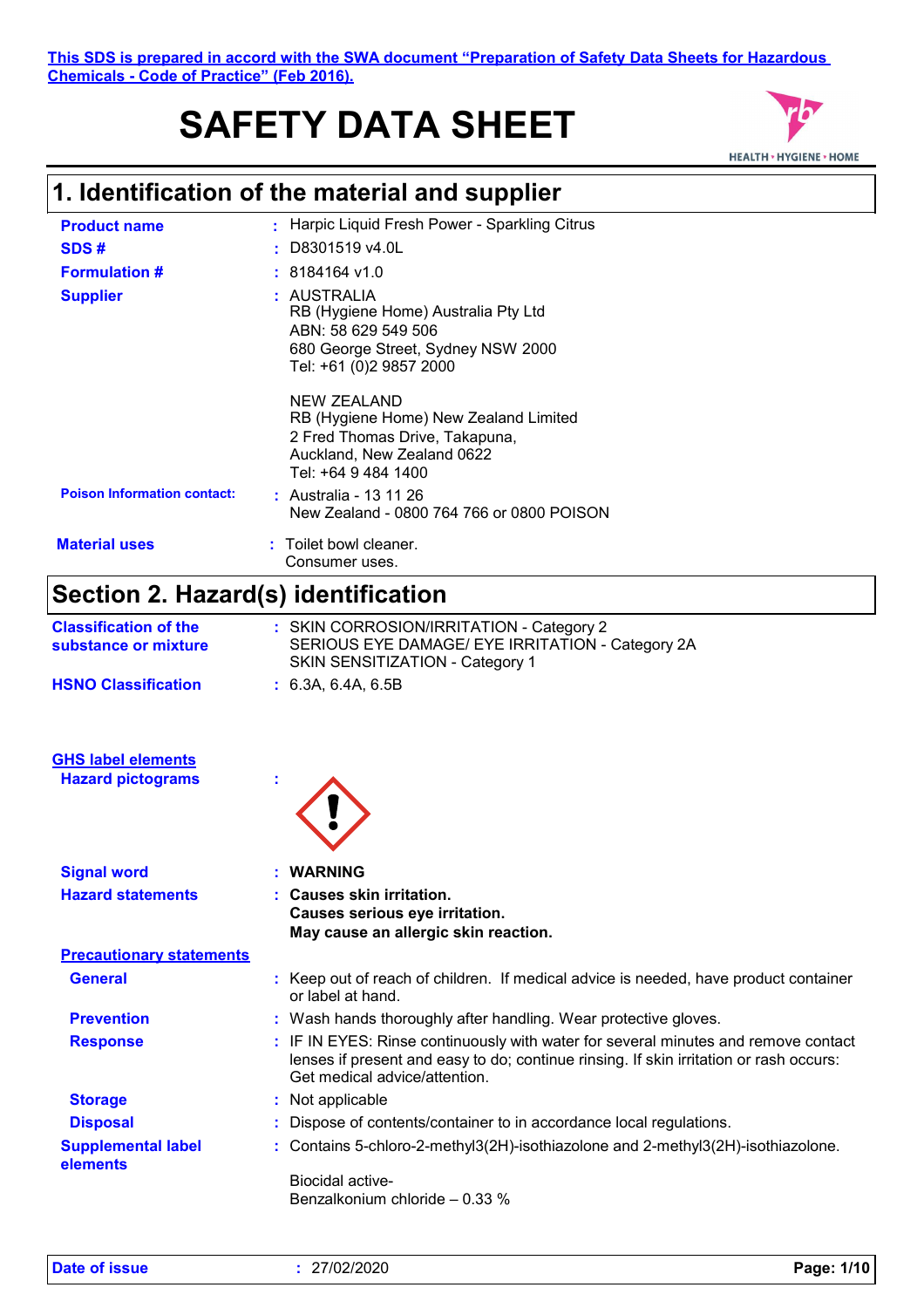# **Section 2. Hazard(s) identification**

| <b>Additional information</b>                                        | : No known significant effects or critical hazards. |
|----------------------------------------------------------------------|-----------------------------------------------------|
| <b>Recommendations</b>                                               | : No known significant effects or critical hazards. |
| <b>Recommendations</b>                                               | : No known significant effects or critical hazards. |
| Other hazards which do not : None known.<br>result in classification |                                                     |

## **Section 3. Composition and ingredient information**

| <b>Substance/mixture</b><br>Mixture                                                                             |           |                   |
|-----------------------------------------------------------------------------------------------------------------|-----------|-------------------|
| <b>Ingredient name</b>                                                                                          | $%$ (w/w) | <b>CAS number</b> |
| reaction mass of: 5-chloro-2-methyl-4-isothiazolin-3-one and 2-methyl-2H - $\vert$ <1<br>isothiazol-3-one (3:1) |           | 55965-84-9        |
| Benzalkonium chloride                                                                                           | $\prec$   | 61789-71-7        |

 **Other Non-hazardous ingredients to 100%**

**Occupational exposure limits, if available, are listed in Section 8.**

#### **Section 4. First aid measures**

#### **Description of necessary first aid measures**

| <b>Eye contact</b>  | : Immediately flush eyes with plenty of water, occasionally lifting the upper and lower<br>eyelids. Check for and remove any contact lenses. Continue to rinse for at least 10<br>minutes. Get medical attention.                                                                                                                                                                                                                                                                                                                                                                                                                                                                                                                                                                                                            |
|---------------------|------------------------------------------------------------------------------------------------------------------------------------------------------------------------------------------------------------------------------------------------------------------------------------------------------------------------------------------------------------------------------------------------------------------------------------------------------------------------------------------------------------------------------------------------------------------------------------------------------------------------------------------------------------------------------------------------------------------------------------------------------------------------------------------------------------------------------|
| <b>Inhalation</b>   | : Remove victim to fresh air and keep at rest in a position comfortable for breathing.<br>If not breathing, if breathing is irregular or if respiratory arrest occurs, provide<br>artificial respiration or oxygen by trained personnel. It may be dangerous to the<br>person providing aid to give mouth-to-mouth resuscitation. Get medical attention if<br>adverse health effects persist or are severe. If unconscious, place in recovery<br>position and get medical attention immediately. Maintain an open airway. Loosen<br>tight clothing such as a collar, tie, belt or waistband.                                                                                                                                                                                                                                 |
| <b>Skin contact</b> | : Wash with plenty of soap and water. Remove contaminated clothing and shoes.<br>Wash contaminated clothing thoroughly with water before removing it, or wear<br>gloves. Continue to rinse for at least 10 minutes. Get medical attention. In the<br>event of any complaints or symptoms, avoid further exposure. Wash clothing<br>before reuse. Clean shoes thoroughly before reuse.                                                                                                                                                                                                                                                                                                                                                                                                                                        |
| <b>Ingestion</b>    | : Wash out mouth with water. Remove dentures if any. Remove victim to fresh air<br>and keep at rest in a position comfortable for breathing. If material has been<br>swallowed and the exposed person is conscious, give small quantities of water to<br>drink. Stop if the exposed person feels sick as vomiting may be dangerous. Do not<br>induce vomiting unless directed to do so by medical personnel. If vomiting occurs,<br>the head should be kept low so that vomit does not enter the lungs. Get medical<br>attention if adverse health effects persist or are severe. Never give anything by<br>mouth to an unconscious person. If unconscious, place in recovery position and get<br>medical attention immediately. Maintain an open airway. Loosen tight clothing such<br>as a collar, tie, belt or waistband. |

|                                       | Most important symptoms/effects, acute and delayed             |
|---------------------------------------|----------------------------------------------------------------|
| <b>Potential acute health effects</b> |                                                                |
| <b>Eye contact</b>                    | : Causes serious eye irritation.                               |
| <b>Inhalation</b>                     | : No known significant effects or critical hazards.            |
| <b>Skin contact</b>                   | : Causes skin irritation. May cause an allergic skin reaction. |
| <b>Ingestion</b>                      | : No known significant effects or critical hazards.            |
| Over-exposure sinns/symptoms          |                                                                |

**Over-exposure signs/symptoms**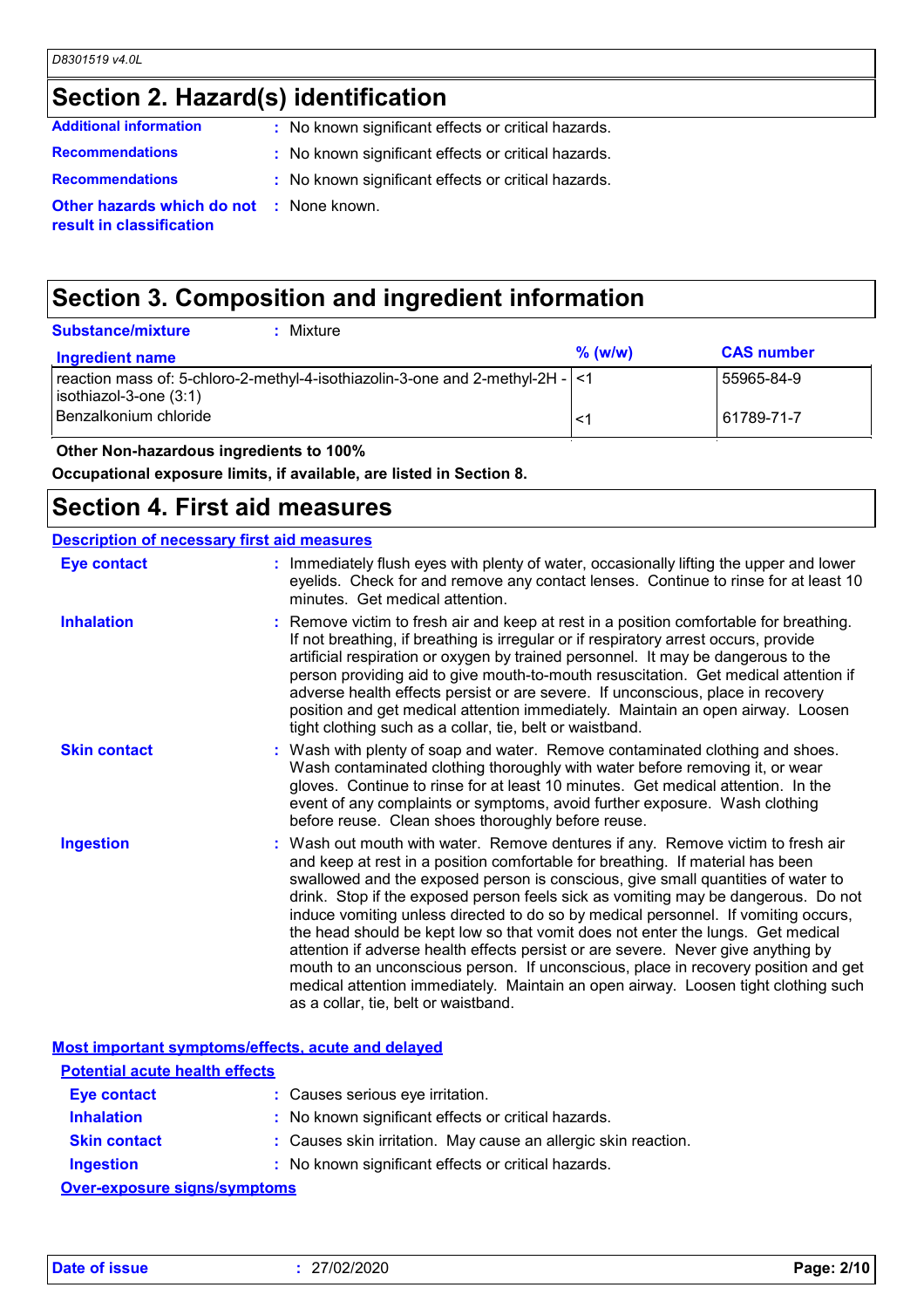# **Section 4. First aid measures**

| Eye contact                       | : Adverse symptoms may include the following:<br>pain or irritation<br>watering<br>redness                                                                                                                                                                               |
|-----------------------------------|--------------------------------------------------------------------------------------------------------------------------------------------------------------------------------------------------------------------------------------------------------------------------|
| <b>Inhalation</b>                 | : No specific data.                                                                                                                                                                                                                                                      |
| <b>Skin contact</b>               | : Adverse symptoms may include the following:<br>irritation<br>redness                                                                                                                                                                                                   |
| <b>Ingestion</b>                  | : No specific data.                                                                                                                                                                                                                                                      |
|                                   | <u>Indication of immediate medical attention and special treatment needed, if necessary</u>                                                                                                                                                                              |
| <b>Notes to physician</b>         | : Treat symptomatically. Contact poison treatment specialist immediately if large<br>quantities have been ingested or inhaled.                                                                                                                                           |
| <b>Specific treatments</b>        | : No specific treatment.                                                                                                                                                                                                                                                 |
| <b>Protection of first-aiders</b> | : No action shall be taken involving any personal risk or without suitable training. It<br>may be dangerous to the person providing aid to give mouth-to-mouth resuscitation.<br>Wash contaminated clothing thoroughly with water before removing it, or wear<br>gloves. |
|                                   |                                                                                                                                                                                                                                                                          |

**See toxicological information (Section 11)**

## **Section 5. Fire-fighting measures**

| <b>Extinguishing media</b>                             |                                                                                                                                                                                                     |
|--------------------------------------------------------|-----------------------------------------------------------------------------------------------------------------------------------------------------------------------------------------------------|
| <b>Suitable extinguishing</b><br>media                 | : Use an extinguishing agent suitable for the surrounding fire.                                                                                                                                     |
| <b>Unsuitable extinguishing</b><br>media               | : None known.                                                                                                                                                                                       |
| <b>Specific hazards arising</b><br>from the chemical   | : No specific fire or explosion hazard.                                                                                                                                                             |
| <b>Hazardous thermal</b><br>decomposition products     | : No specific data.                                                                                                                                                                                 |
| <b>Special protective actions</b><br>for fire-fighters | : Promptly isolate the scene by removing all persons from the vicinity of the incident if<br>there is a fire. No action shall be taken involving any personal risk or without<br>suitable training. |
| <b>Special protective actions</b><br>for fire-fighters | : Fire-fighters should wear appropriate protective equipment and self-contained<br>breathing apparatus (SCBA) with a full face-piece operated in positive pressure<br>mode.                         |

# **Section 6. Accidental release measures**

|                                  | Personal precautions, protective equipment and emergency procedures                                                                                                                                                                                                                                                                                                                                              |            |  |
|----------------------------------|------------------------------------------------------------------------------------------------------------------------------------------------------------------------------------------------------------------------------------------------------------------------------------------------------------------------------------------------------------------------------------------------------------------|------------|--|
| For non-emergency<br>personnel   | : No action shall be taken involving any personal risk or without suitable training.<br>Evacuate surrounding areas. Keep unnecessary and unprotected personnel from<br>entering. Do not touch or walk through spilled material. Avoid breathing vapor or<br>mist. Provide adequate ventilation. Wear appropriate respirator when ventilation is<br>inadequate. Put on appropriate personal protective equipment. |            |  |
| For emergency responders         | : If specialized clothing is required to deal with the spillage, take note of any<br>information in Section 8 on suitable and unsuitable materials. See also the<br>information in "For non-emergency personnel".                                                                                                                                                                                                |            |  |
| <b>Environmental precautions</b> | : Avoid dispersal of spilled material and runoff and contact with soil, waterways,<br>drains and sewers. Inform the relevant authorities if the product has caused<br>environmental pollution (sewers, waterways, soil or air).                                                                                                                                                                                  |            |  |
| Date of issue                    | : 27/02/2020                                                                                                                                                                                                                                                                                                                                                                                                     | Page: 3/10 |  |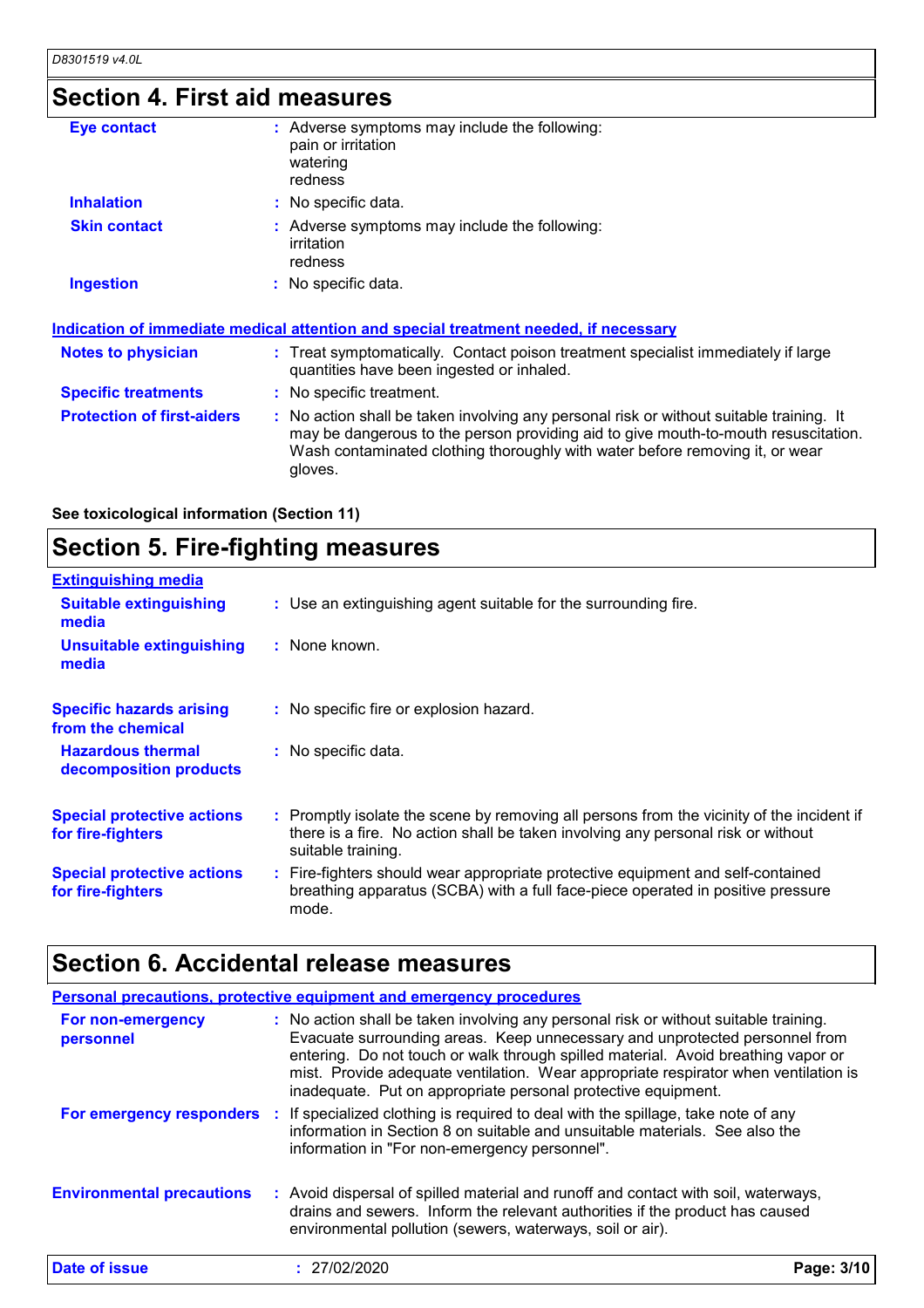### **Section 6. Accidental release measures**

#### **Methods and materials for containment and cleaning up**

| <b>Small spill</b> | : Stop leak if without risk. Move containers from spill area. Dilute with water and mop<br>up if water-soluble. Alternatively, or if water-insoluble, absorb with an inert dry<br>material and place in an appropriate waste disposal container. Dispose of via a<br>licensed waste disposal contractor.                                                                                                                                                                                                                                                                                                                                                                                                        |
|--------------------|-----------------------------------------------------------------------------------------------------------------------------------------------------------------------------------------------------------------------------------------------------------------------------------------------------------------------------------------------------------------------------------------------------------------------------------------------------------------------------------------------------------------------------------------------------------------------------------------------------------------------------------------------------------------------------------------------------------------|
| <b>Large spill</b> | : Stop leak if without risk. Move containers from spill area. Approach release from<br>upwind. Prevent entry into sewers, water courses, basements or confined areas.<br>Wash spillages into an effluent treatment plant or proceed as follows. Contain and<br>collect spillage with non-combustible, absorbent material e.g. sand, earth,<br>vermiculite or diatomaceous earth and place in container for disposal according to<br>local regulations (see Section 13). Dispose of via a licensed waste disposal<br>contractor. Contaminated absorbent material may pose the same hazard as the<br>spilled product. Note: see Section 1 for emergency contact information and Section<br>13 for waste disposal. |

**See Section 1 for emergency contact information.**

**See Section 8 for information on appropriate personal protective equipment.**

**See Section 13 for additional waste treatment information.**

## **Section 7. Handling and storage**

| <b>Precautions for safe handling</b>                                             |                                                                                                                                                                                                                                                                                                                                                                                                                                                                                                                                                                                                                                                                     |
|----------------------------------------------------------------------------------|---------------------------------------------------------------------------------------------------------------------------------------------------------------------------------------------------------------------------------------------------------------------------------------------------------------------------------------------------------------------------------------------------------------------------------------------------------------------------------------------------------------------------------------------------------------------------------------------------------------------------------------------------------------------|
| <b>Protective measures</b>                                                       | : Put on appropriate personal protective equipment (see Section 8). Persons with a<br>history of skin sensitization problems should not be employed in any process in<br>which this product is used. Do not get in eyes or on skin or clothing. Do not ingest.<br>Avoid breathing vapor or mist. Keep in the original container or an approved<br>alternative made from a compatible material, kept tightly closed when not in use.<br>Empty containers retain product residue and can be hazardous. Do not reuse<br>container.                                                                                                                                     |
| <b>Advice on general</b><br>occupational hygiene                                 | : Eating, drinking and smoking should be prohibited in areas where this material is<br>handled, stored and processed. Workers should wash hands and face before<br>eating, drinking and smoking. Remove contaminated clothing and protective<br>equipment before entering eating areas. See also Section 8 for additional<br>information on hygiene measures.                                                                                                                                                                                                                                                                                                       |
| <b>Conditions for safe storage,</b><br>including any<br><b>incompatibilities</b> | Do not store above the following temperature: $30^{\circ}$ C (86 $^{\circ}$ F). Store in accordance<br>with local regulations. Store in original container protected from direct sunlight in a<br>dry, cool and well-ventilated area, away from incompatible materials (see Section 10)<br>and food and drink. Keep container tightly closed and sealed until ready for use.<br>Containers that have been opened must be carefully resealed and kept upright to<br>prevent leakage. Do not store in unlabeled containers. Use appropriate<br>containment to avoid environmental contamination. See Section 10 for incompatible<br>materials before handling or use. |

#### **Section 8. Exposure controls and personal protection**

| <b>Control parameters</b>                  |                                                                                                         |            |
|--------------------------------------------|---------------------------------------------------------------------------------------------------------|------------|
| <b>Australia</b>                           |                                                                                                         |            |
| <b>Occupational exposure limits</b>        |                                                                                                         |            |
| None.                                      |                                                                                                         |            |
| <b>New Zealand</b>                         |                                                                                                         |            |
| <b>Occupational exposure limits</b>        | : No exposure standard allocated.                                                                       |            |
| <b>Appropriate engineering</b><br>controls | : Good general ventilation should be sufficient to control worker exposure to airborne<br>contaminants. |            |
| Date of issue                              | : 27/02/2020                                                                                            | Page: 4/10 |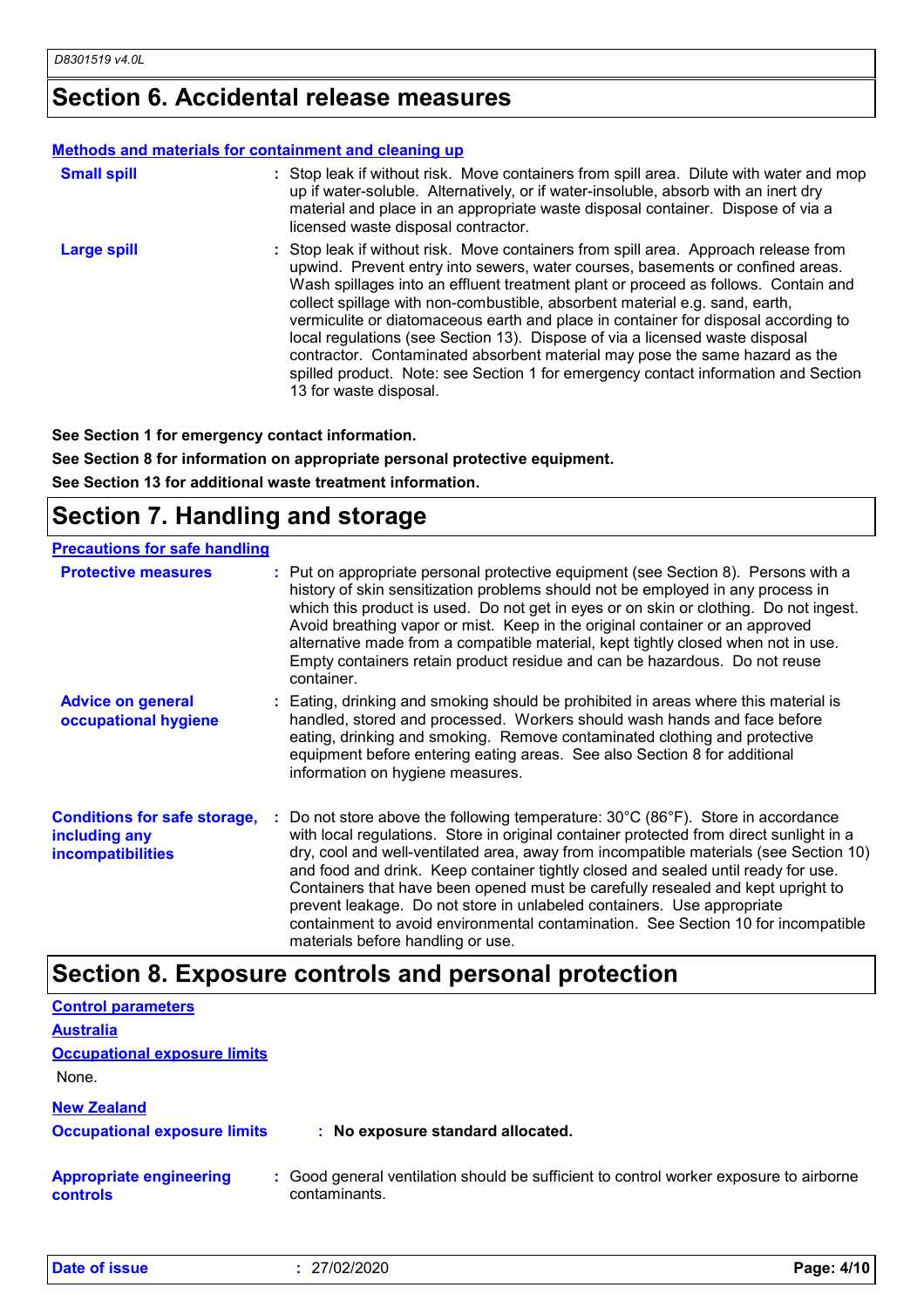# **Section 8. Exposure controls and personal protection**

| <b>Environmental exposure</b><br><b>controls</b> | : Emissions from ventilation or work process equipment should be checked to ensure<br>they comply with the requirements of environmental protection legislation. In some<br>cases, fume scrubbers, filters or engineering modifications to the process<br>equipment will be necessary to reduce emissions to acceptable levels.                                                                                                                                             |
|--------------------------------------------------|-----------------------------------------------------------------------------------------------------------------------------------------------------------------------------------------------------------------------------------------------------------------------------------------------------------------------------------------------------------------------------------------------------------------------------------------------------------------------------|
| <b>Individual protection measures</b>            |                                                                                                                                                                                                                                                                                                                                                                                                                                                                             |
| <b>Hygiene measures</b>                          | : Wash hands, forearms and face thoroughly after handling chemical products, before<br>eating, smoking and using the lavatory and at the end of the working period.<br>Appropriate techniques should be used to remove potentially contaminated clothing.<br>Contaminated work clothing should not be allowed out of the workplace. Wash<br>contaminated clothing before reusing. Ensure that eyewash stations and safety<br>showers are close to the workstation location. |
| <b>Eye/face protection</b>                       | : Safety eyewear complying with an approved standard should be used when a risk<br>assessment indicates this is necessary to avoid exposure to liquid splashes, mists,<br>gases or dusts. If contact is possible, the following protection should be worn,<br>unless the assessment indicates a higher degree of protection: chemical splash<br>goggles.                                                                                                                    |
| <b>Skin protection</b>                           |                                                                                                                                                                                                                                                                                                                                                                                                                                                                             |
| <b>Hand protection</b>                           | Considering the parameters specified by the glove manufacturer, check during use<br>that the gloves are still retaining their protective properties. It should be noted that<br>the time to breakthrough for any glove material may be different for different glove<br>manufacturers. In the case of mixtures, consisting of several substances, the<br>protection time of the gloves cannot be accurately estimated.                                                      |
| <b>Body protection</b>                           | : Personal protective equipment for the body should be selected based on the task<br>being performed and the risks involved and should be approved by a specialist<br>before handling this product.                                                                                                                                                                                                                                                                         |
| <b>Other skin protection</b>                     | : Appropriate footwear and any additional skin protection measures should be<br>selected based on the task being performed and the risks involved and should be<br>approved by a specialist before handling this product.                                                                                                                                                                                                                                                   |
| <b>Respiratory protection</b>                    | Based on the hazard and potential for exposure, select a respirator that meets the<br>appropriate standard or certification. Respirators must be used according to a<br>respiratory protection program to ensure proper fitting, training, and other important<br>aspects of use.                                                                                                                                                                                           |

# **Section 9. Physical and chemical properties**

| <b>Appearance</b>                               |    |                                                                        |
|-------------------------------------------------|----|------------------------------------------------------------------------|
| <b>Physical state</b>                           |    | : Liquid. [Clear.]                                                     |
| <b>Color</b>                                    |    | : Yellow.                                                              |
| <b>Odor</b>                                     |    | : Fresh Citrus.                                                        |
| <b>Odor threshold</b>                           | ÷. | Not determined                                                         |
| рH                                              |    | $: 3.9 \text{ to } 4.1$                                                |
|                                                 |    |                                                                        |
| <b>Melting point</b>                            |    | : Not determined                                                       |
| <b>Boiling point</b>                            |    | : Not determined                                                       |
| <b>Flash point</b>                              |    | : Closed cup: $>93.3^{\circ}$ C ( $>199.9^{\circ}$ F)                  |
| <b>Evaporation rate</b>                         |    | Not determined                                                         |
| <b>Flammability (solid, gas)</b>                |    | : Not determined                                                       |
| Lower and upper explosive<br>(flammable) limits |    | : Not determined                                                       |
| <b>Vapor pressure</b>                           | ÷. | Not determined                                                         |
| <b>Vapor density</b>                            |    | Not determined                                                         |
| <b>Relative density</b>                         |    | $: 0.98$ to 1.02                                                       |
| <b>Solubility</b>                               |    | : Easily soluble in the following materials: cold water and hot water. |
| <b>Solubility in water</b>                      |    | Not determined                                                         |
|                                                 |    |                                                                        |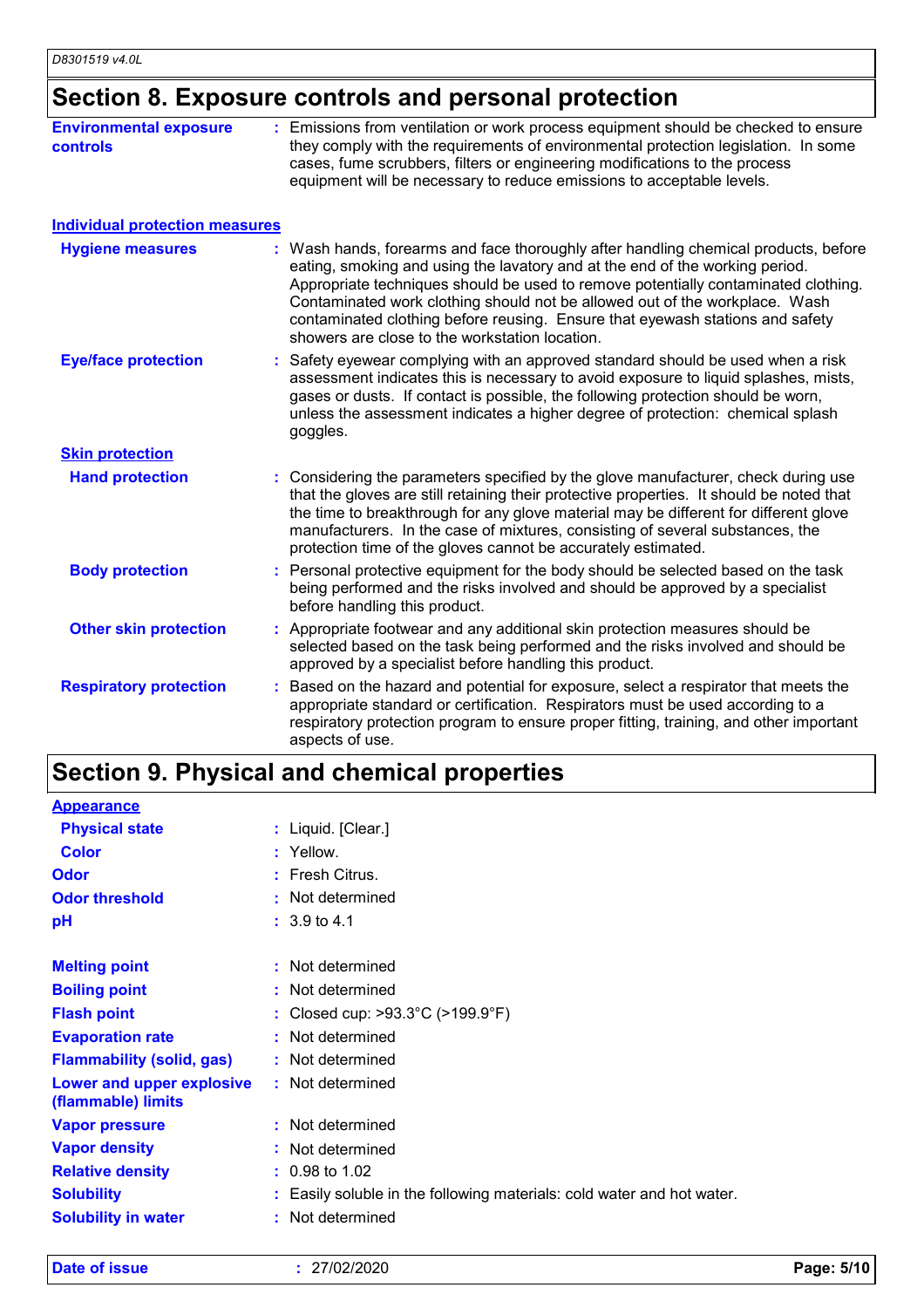# **Section 9. Physical and chemical properties**

| <b>Partition coefficient: n-</b><br>octanol/water | : Not determined                                                       |
|---------------------------------------------------|------------------------------------------------------------------------|
| <b>Auto-ignition temperature</b>                  | : Not determined                                                       |
| <b>Decomposition temperature</b>                  | : Not determined                                                       |
| <b>Viscosity</b>                                  | : Dynamic (room temperature): 200 to 400 mPa $\cdot$ s (200 to 400 cP) |
| Flow time (ISO 2431)                              | : Not determined                                                       |
|                                                   |                                                                        |

## **Section 10. Stability and reactivity**

| <b>Reactivity</b>                            | : No specific test data related to reactivity available for this product or its ingredients.              |
|----------------------------------------------|-----------------------------------------------------------------------------------------------------------|
| <b>Chemical stability</b>                    | : The product is stable.                                                                                  |
| <b>Possibility of hazardous</b><br>reactions | : Under normal conditions of storage and use, hazardous reactions will not occur.                         |
| <b>Conditions to avoid</b>                   | $:$ No specific data.                                                                                     |
| <b>Incompatible materials</b>                | : No specific data.                                                                                       |
| <b>Hazardous decomposition</b><br>products   | : Under normal conditions of storage and use, hazardous decomposition products<br>should not be produced. |
|                                              |                                                                                                           |

### **Section 11. Toxicological information Information on toxicological effects**

| Information on toxicological effects<br><b>Acute toxicity</b><br>Not available.                   |                                                                                                                         |
|---------------------------------------------------------------------------------------------------|-------------------------------------------------------------------------------------------------------------------------|
| <b>Conclusion/Summary</b><br><b>Irritation/Corrosion</b><br>Not available.                        | : No known significant effects or critical hazards.                                                                     |
| <b>Conclusion/Summary</b><br><b>Skin</b><br><b>Eyes</b><br><b>Sensitization</b><br>Not available. | : Based on Calculation method: Causes skin irritation.<br>: Based on Calculation method: Causes serious eye irritation. |
| <b>Conclusion/Summary</b><br><b>Skin</b><br><b>Mutagenicity</b><br>Not available.                 | : Based on Calculation Method: May cause an allergic skin reaction.                                                     |
| <b>Conclusion/Summary</b><br><b>Carcinogenicity</b><br>Not available.                             | : No known significant effects or critical hazards.                                                                     |
| <b>Conclusion/Summary</b><br><b>Reproductive toxicity</b><br>Not available.                       | : No known significant effects or critical hazards.                                                                     |
| <b>Conclusion/Summary</b><br><b>Teratogenicity</b><br>Not available.                              | : No known significant effects or critical hazards.                                                                     |

**Date of issue :** 27/02/2020 **Page: 6/10**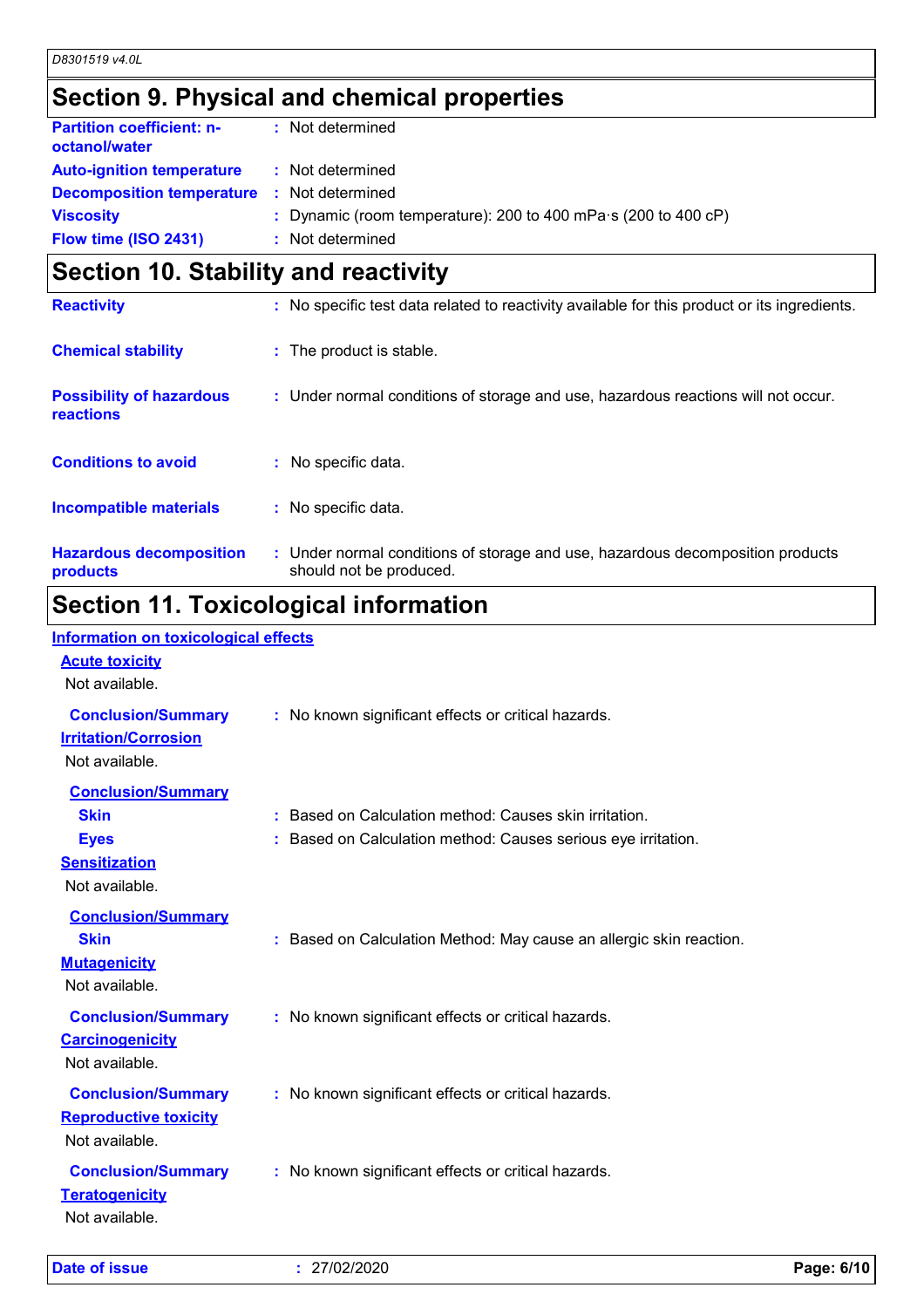# **Section 11. Toxicological information**

| <b>Conclusion/Summary</b>                                 | : No known significant effects or critical hazards.                                                    |
|-----------------------------------------------------------|--------------------------------------------------------------------------------------------------------|
| Specific target organ toxicity (single exposure)          |                                                                                                        |
| Not available.                                            |                                                                                                        |
| <b>Specific target organ toxicity (repeated exposure)</b> |                                                                                                        |
| Not available.                                            |                                                                                                        |
| <b>Aspiration hazard</b>                                  |                                                                                                        |
| Not available.                                            |                                                                                                        |
|                                                           |                                                                                                        |
| <b>Information on the likely</b>                          | : Not available.                                                                                       |
| routes of exposure                                        |                                                                                                        |
| <b>Potential acute health effects</b>                     |                                                                                                        |
| <b>Eye contact</b>                                        | : Causes serious eye irritation.                                                                       |
| <b>Inhalation</b>                                         | : No known significant effects or critical hazards.                                                    |
| <b>Skin contact</b>                                       | : Causes skin irritation. May cause an allergic skin reaction.                                         |
| <b>Ingestion</b>                                          | : No known significant effects or critical hazards.                                                    |
|                                                           |                                                                                                        |
|                                                           | Symptoms related to the physical, chemical and toxicological characteristics                           |
| <b>Eye contact</b>                                        | : Adverse symptoms may include the following:                                                          |
|                                                           | pain or irritation<br>watering                                                                         |
|                                                           | redness                                                                                                |
| <b>Inhalation</b>                                         | : No specific data.                                                                                    |
| <b>Skin contact</b>                                       | : Adverse symptoms may include the following:                                                          |
|                                                           | irritation                                                                                             |
|                                                           | redness                                                                                                |
| <b>Ingestion</b>                                          | : No specific data.                                                                                    |
|                                                           | Delayed and immediate effects and also chronic effects from short and long term exposure               |
| <b>Short term exposure</b>                                |                                                                                                        |
| <b>Potential immediate</b>                                | : Not available.                                                                                       |
| effects                                                   |                                                                                                        |
| <b>Potential delayed effects</b>                          | : Not available.                                                                                       |
| <b>Long term exposure</b>                                 |                                                                                                        |
| <b>Potential immediate</b>                                | $:$ Not available.                                                                                     |
| effects                                                   |                                                                                                        |
| <b>Potential delayed effects</b>                          | $:$ Not available.                                                                                     |
| <b>Potential chronic health effects</b><br>Not available. |                                                                                                        |
|                                                           |                                                                                                        |
| <b>Conclusion/Summary</b>                                 | : Based on available data, the classification criteria are not met.                                    |
| <b>General</b>                                            | Once sensitized, a severe allergic reaction may occur when subsequently exposed<br>to very low levels. |
| <b>Carcinogenicity</b>                                    | : No known significant effects or critical hazards.                                                    |
| <b>Mutagenicity</b>                                       | : No known significant effects or critical hazards.                                                    |
| <b>Teratogenicity</b>                                     | : No known significant effects or critical hazards.                                                    |
| <b>Developmental effects</b>                              | : No known significant effects or critical hazards.                                                    |
| <b>Fertility effects</b>                                  | : No known significant effects or critical hazards.                                                    |

| <b>Numerical measures of toxicity</b> |  |
|---------------------------------------|--|
| <b>Acute toxicity estimates</b>       |  |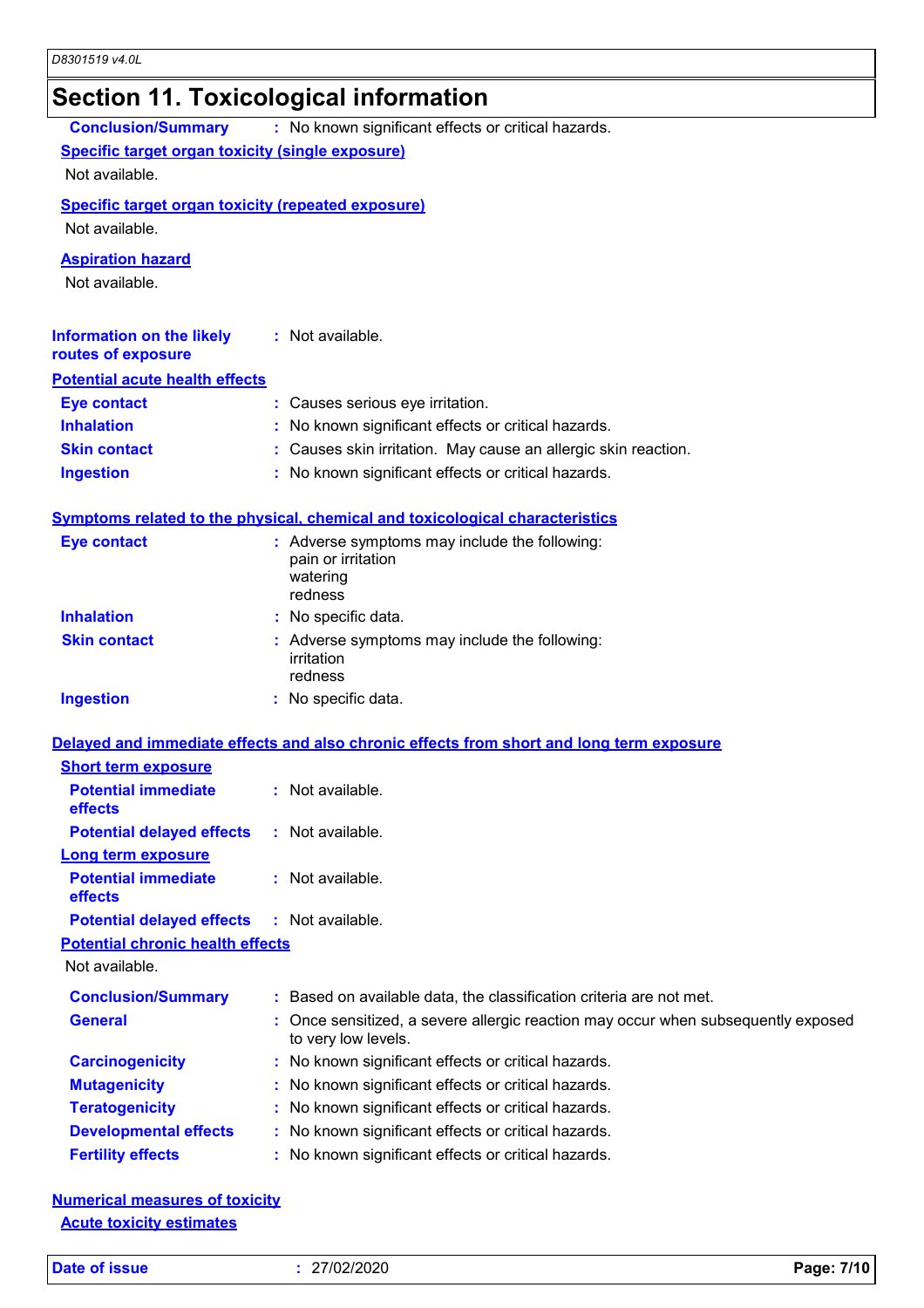#### **Section 11. Toxicological information**

Not available.

## **Section 12. Ecological information**

#### **Toxicity**

Not available.

**Conclusion/Summary :** Based on available data, the classification criteria are not met.

#### **Persistence and degradability**

Not available.

#### **Bioaccumulative potential**

Not available.

| <b>Mobility in soil</b>                                 |                  |
|---------------------------------------------------------|------------------|
| <b>Soil/water partition</b><br><b>coefficient (Koc)</b> | : Not available. |

**Other adverse effects** : No known significant effects or critical hazards.

## **Section 13. Disposal considerations**

The generation of waste should be avoided or minimized wherever possible. Disposal of this product, solutions and any by-products should at all times comply with the requirements of environmental protection and waste disposal legislation and any regional local authority requirements. Dispose of surplus and nonrecyclable products via a licensed waste disposal contractor. Waste should not be disposed of untreated to the sewer unless fully compliant with the requirements of all authorities with jurisdiction. Waste packaging should be recycled. Incineration or landfill should only be considered when recycling is not feasible. This material and its container must be disposed of in a safe way. Care should be taken when handling emptied containers that have not been cleaned or rinsed out. Empty containers or liners may retain some product residues. Avoid dispersal of spilled material and runoff and contact with soil, waterways, drains and sewers. **Disposal methods :**

### **Section 14. Transport information**

|                                      | <b>ADG</b>               | <b>ADR/RID</b>           | <b>IMDG</b>              | <b>IATA</b>    |
|--------------------------------------|--------------------------|--------------------------|--------------------------|----------------|
| <b>UN number</b>                     | Not regulated.           | Not regulated.           | Not regulated.           | Not regulated. |
| <b>UN proper</b><br>shipping name    | $\overline{\phantom{0}}$ |                          |                          |                |
| <b>Transport hazard</b><br>class(es) | $\overline{\phantom{a}}$ | $\overline{\phantom{0}}$ | $\overline{\phantom{a}}$ |                |
| <b>Packing group</b>                 | $\overline{\phantom{a}}$ | $\overline{\phantom{0}}$ |                          |                |
| <b>Environmental</b><br>hazards      | No.                      | No.                      | No.                      | No.            |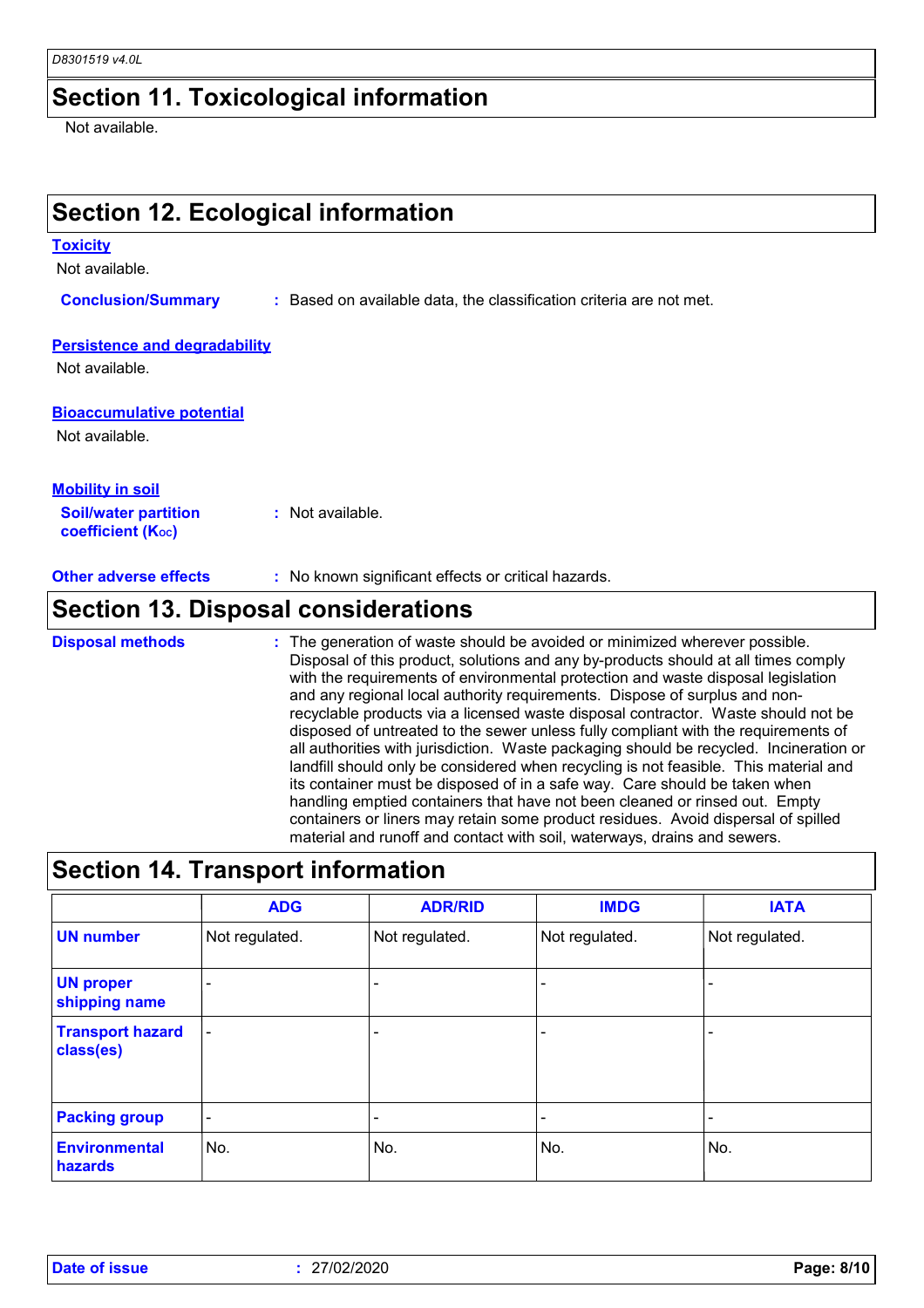#### **Section 14. Transport information**

| Special precautions for user : Transport within u |  |  |
|---------------------------------------------------|--|--|
|---------------------------------------------------|--|--|

**Transport with sport with series premises:** always transport in closed containers that are upright and secure. Ensure that persons transporting the product know what to do in the event of an accident or spillage.

**Transport in bulk according to Annex II of MARPOL and the IBC Code :** Not available.

## **Section 15. Regulatory information**

**Standard Uniform Schedule of Medicine and Poisons**

Not scheduled

**Model Work Health and Safety Regulations - Scheduled Substances**

No listed substance

| <b>Australia inventory (AICS)</b>                           | : All components are listed or exempted. |
|-------------------------------------------------------------|------------------------------------------|
| <b>New Zealand Inventory of</b><br><b>Chemicals (NZIoC)</b> | : All components are listed or exempted. |
| <b>HSNO Group Standard</b>                                  | : Cleaning Products.                     |
| <b>HSNO Approval Number</b>                                 | : HSR002530                              |
| <b>Approved Handler</b><br><b>Requirement</b>               | $:$ No.                                  |
| <b>Tracking Requirement</b>                                 | : No.                                    |

#### **Section 16. Any other relevant information**

| <b>Key to abbreviations</b>         | : ADG = Australian Dangerous Goods<br>ATE = Acute Toxicity Estimate<br><b>BCF</b> = Bioconcentration Factor<br>GHS = Globally Harmonized System of Classification and Labelling of Chemicals<br>IATA = International Air Transport Association<br>IBC = Intermediate Bulk Container<br><b>IMDG = International Maritime Dangerous Goods</b><br>LogPow = logarithm of the octanol/water partition coefficient<br>MARPOL = International Convention for the Prevention of Pollution From Ships,<br>1973 as modified by the Protocol of 1978. ("Marpol" = marine pollution)<br>NOHSC = National Occupational Health and Safety Commission<br>SUSMP = Standard Uniform Schedule of Medicine and Poisons<br>$UN = United Nations$ |
|-------------------------------------|------------------------------------------------------------------------------------------------------------------------------------------------------------------------------------------------------------------------------------------------------------------------------------------------------------------------------------------------------------------------------------------------------------------------------------------------------------------------------------------------------------------------------------------------------------------------------------------------------------------------------------------------------------------------------------------------------------------------------|
| Date of issue / Date of<br>revision | : 27/02/2020                                                                                                                                                                                                                                                                                                                                                                                                                                                                                                                                                                                                                                                                                                                 |
| <b>Version</b>                      | : 4.0                                                                                                                                                                                                                                                                                                                                                                                                                                                                                                                                                                                                                                                                                                                        |

#### **Procedure used to derive the classification**

| <b>Classification</b>                            | Justification      |
|--------------------------------------------------|--------------------|
| <b>SKIN CORROSION/IRRITATION - Category 2</b>    | Calculation method |
| SERIOUS EYE DAMAGE/ EYE IRRITATION - Category 2A | Calculation method |
| <b>SKIN SENSITIZATION - Category 1</b>           | Calculation method |

**References :** Not available.

**Indicates information that has changed from previously issued version.**

#### **Notice to reader**

**To the best of our knowledge, the information contained herein is accurate. However, neither the abovenamed supplier, nor any of its subsidiaries, assumes any liability whatsoever for the accuracy or completeness of the information contained herein.**

**Final determination of suitability of any material is the sole responsibility of the user. All materials may present unknown hazards and should be used with caution. Although certain hazards are described herein, we cannot guarantee that these are the only hazards that exist.**